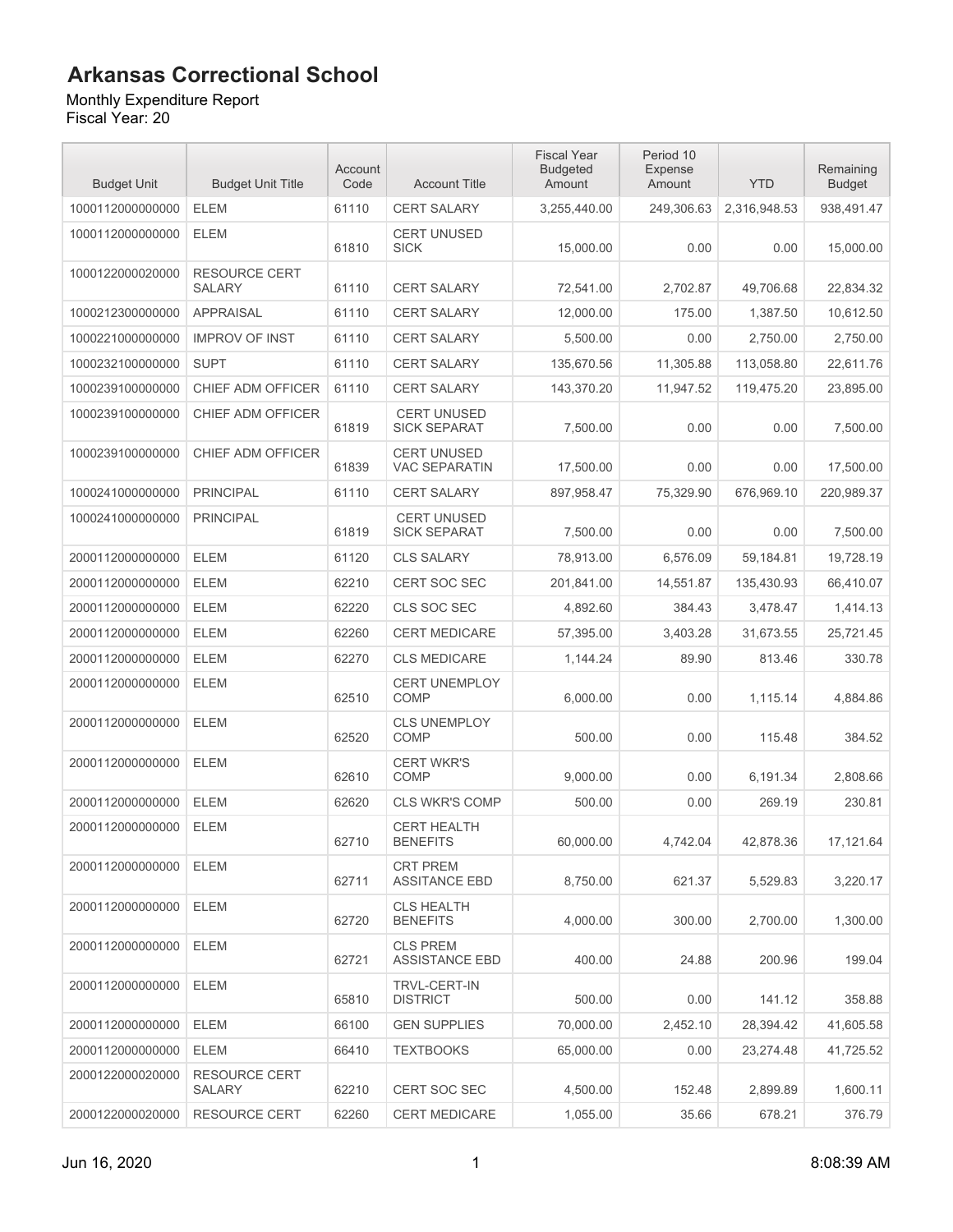#### Monthly Expenditure Report

| <b>Budget Unit</b> | <b>Budget Unit Title</b>              | Account<br>Code | <b>Account Title</b>                          | <b>Fiscal Year</b><br><b>Budgeted</b><br>Amount | Period 10<br>Expense<br>Amount | <b>YTD</b> | Remaining<br><b>Budget</b> |
|--------------------|---------------------------------------|-----------------|-----------------------------------------------|-------------------------------------------------|--------------------------------|------------|----------------------------|
|                    | <b>SALARY</b>                         |                 |                                               |                                                 |                                |            |                            |
| 2000122000020000   | <b>RESOURCE CERT</b><br><b>SALARY</b> | 62510           | <b>CERT UNEMPLOY</b><br><b>COMP</b>           | 400.00                                          | 0.00                           | 0.00       | 400.00                     |
| 2000122000020000   | <b>RESOURCE CERT</b><br><b>SALARY</b> | 62610           | <b>CERT WKR'S</b><br><b>COMP</b>              | 300.00                                          | 0.00                           | 89.73      | 210.27                     |
| 2000122000020000   | <b>RESOURCE CERT</b><br>SALARY        | 62710           | <b>CERT HEALTH</b><br><b>BENEFITS</b>         | 2,000.00                                        | 50.00                          | 950.00     | 1,050.00                   |
| 2000122000020000   | <b>RESOURCE CERT</b><br><b>SALARY</b> | 62711           | <b>CRT PREM</b><br><b>ASSITANCE EBD</b>       | 500.00                                          | 2.23                           | 51.97      | 448.03                     |
| 2000122000020000   | <b>RESOURCE CERT</b><br><b>SALARY</b> | 63230           | PROF-ED-<br><b>CONSULTING</b>                 | 4,000.00                                        | 0.00                           | 0.00       | 4,000.00                   |
| 2000122000020000   | <b>RESOURCE CERT</b><br><b>SALARY</b> | 65810           | <b>TRVL-CERT-IN</b><br><b>DISTRICT</b>        | 300.00                                          | 0.00                           | 0.00       | 300.00                     |
| 2000122000020000   | <b>RESOURCE CERT</b><br><b>SALARY</b> | 66100           | <b>GEN SUPPLIES</b>                           | 1,000.00                                        | 0.00                           | 0.00       | 1,000.00                   |
| 2000122000020000   | <b>RESOURCE CERT</b><br><b>SALARY</b> | 66510           | <b>SOFTWARE</b><br><b>SUPPLIES</b>            | 1,000.00                                        | 0.00                           | 0.00       | 1,000.00                   |
| 2000212300000000   | <b>APPRAISAL</b>                      | 61120           | <b>CLS SALARY</b>                             | 10,000.00                                       | 437.50                         | 2,400.00   | 7,600.00                   |
| 2000212300000000   | <b>APPRAISAL</b>                      | 62210           | <b>CERT SOC SEC</b>                           | 800.00                                          | 10.85                          | 86.04      | 713.96                     |
| 2000212300000000   | <b>APPRAISAL</b>                      | 62220           | CLS SOC SEC                                   | 650.00                                          | 27.13                          | 148.81     | 501.19                     |
| 2000212300000000   | <b>APPRAISAL</b>                      | 62260           | <b>CERT MEDICARE</b>                          | 200.00                                          | 2.54                           | 20.13      | 179.87                     |
| 2000212300000000   | <b>APPRAISAL</b>                      | 62270           | <b>CLS MEDICARE</b>                           | 200.00                                          | 6.34                           | 34.80      | 165.20                     |
| 2000212300000000   | <b>APPRAISAL</b>                      | 62510           | <b>CERT UNEMPLOY</b><br><b>COMP</b>           | 120.00                                          | 0.00                           | 27.76      | 92.24                      |
| 2000212300000000   | <b>APPRAISAL</b>                      | 62520           | <b>CLS UNEMPLOY</b><br><b>COMP</b>            | 120.00                                          | 0.00                           | 0.00       | 120.00                     |
| 2000212300000000   | <b>APPRAISAL</b>                      | 62610           | <b>CERT WKR'S</b><br><b>COMP</b>              | 250.00                                          | 0.00                           | 44.87      | 205.13                     |
| 2000212300000000   | <b>APPRAISAL</b>                      | 62620           | <b>CLS WKR'S COMP</b>                         | 250.00                                          | 0.00                           | 89.73      | 160.27                     |
| 2000212300000000   | <b>APPRAISAL</b>                      | 63210           | <b>INSTRUCT SVS</b><br><b>PROF &amp; TECH</b> | 175,000.00                                      | 19,038.00                      | 102,966.00 | 72,034.00                  |
| 2000212300000000   | <b>APPRAISAL</b>                      | 66100           | <b>GEN SUPPLIES</b>                           | 100,000.00                                      | 0.00                           | 24,520.00  | 75,480.00                  |
| 2000221000000000   | <b>IMPR OF</b><br><b>INSTRUCTION</b>  | 62210           | <b>CERT SOC SEC</b>                           | 400.00                                          | 0.00                           | 170.50     | 229.50                     |
| 2000221000000000   | <b>IMPR OF</b><br><b>INSTRUCTION</b>  | 62260           | <b>CERT MEDICARE</b>                          | 200.00                                          | 0.00                           | 39.93      | 160.07                     |
| 2000221300000000   | <b>INSTR STAFF TRNG</b>               | 63310           | <b>INSTR STAFF</b><br><b>TRNG CERT</b>        | 40,000.00                                       | 0.00                           | 10,827.12  | 29,172.88                  |
| 2000221300000000   | <b>INSTR STAFF TRNG</b>               | 63320           | <b>CLASSIFIED</b>                             | 3,000.00                                        | 0.00                           | 375.00     | 2,625.00                   |
| 2000221300000000   | <b>INSTR STAFF TRNG</b>               | 65810           | <b>TRVL-CERT-IN</b><br><b>DISTRICT</b>        | 1,000.00                                        | 0.00                           | 1,981.74   | $-981.74$                  |
| 2000221300000000   | <b>INSTR STAFF TRNG</b>               | 65850           | <b>TRVL CERT OUT</b><br><b>STATE</b>          | 0.00                                            | 0.00                           | 3,563.66   | $-3,563.66$                |
| 2000221300000000   | <b>INSTR STAFF TRNG</b>               | 65880           | <b>MEALS</b>                                  | 7,000.00                                        | 0.00                           | 1,909.00   | 5,091.00                   |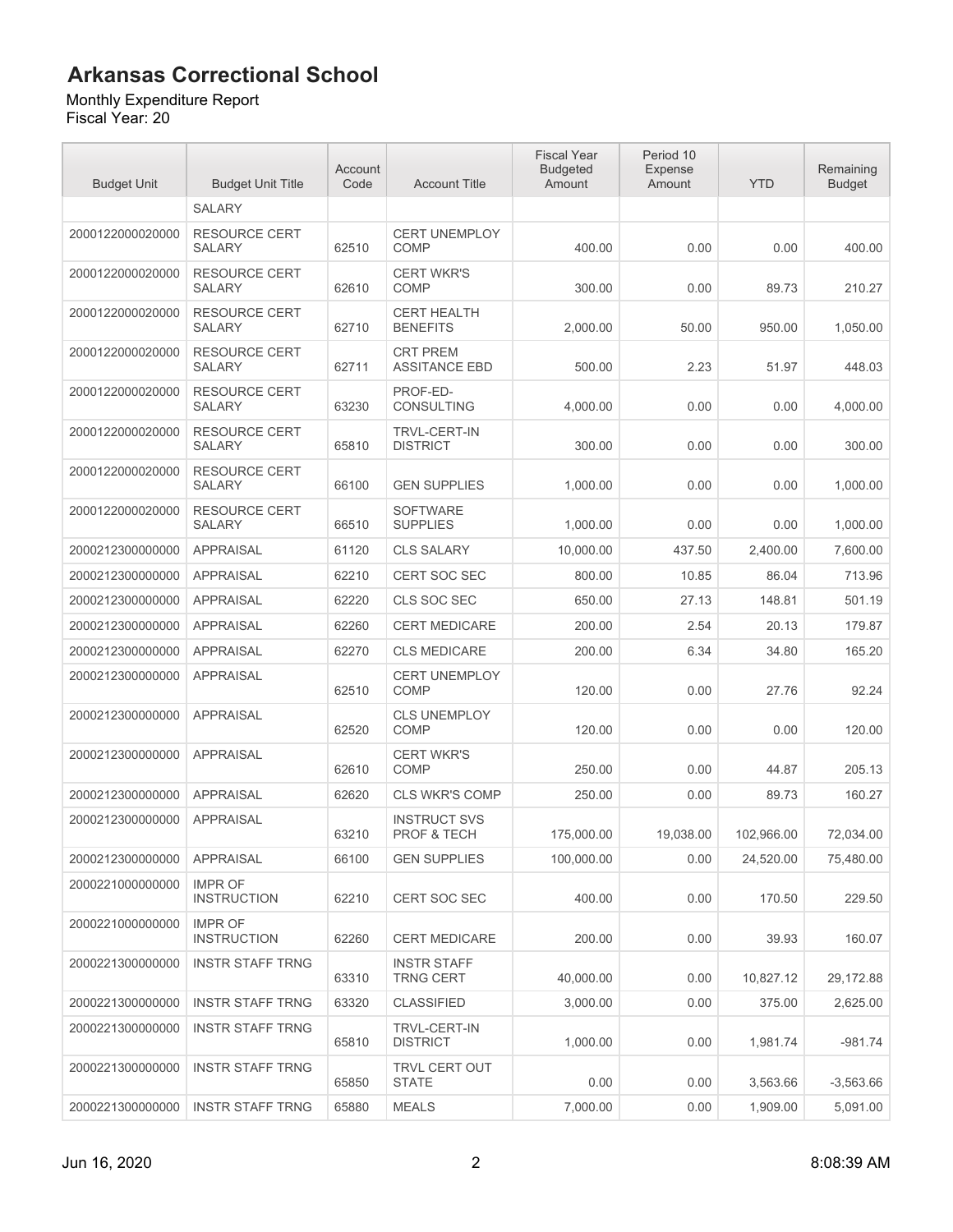#### Monthly Expenditure Report

| <b>Budget Unit</b> | <b>Budget Unit Title</b> | Account<br>Code | <b>Account Title</b>                         | <b>Fiscal Year</b><br><b>Budgeted</b><br>Amount | Period 10<br>Expense<br>Amount | <b>YTD</b> | Remaining<br><b>Budget</b> |
|--------------------|--------------------------|-----------------|----------------------------------------------|-------------------------------------------------|--------------------------------|------------|----------------------------|
| 2000221300000000   | <b>INSTR STAFF TRNG</b>  | 65890           | <b>LODGING</b>                               | 18,000.00                                       | 1,115.60                       | 11,986.77  | 6,013.23                   |
| 2000223000000000   | <b>INSTR TECHN</b>       | 63550           | <b>SOFTWARE</b><br><b>LICENSE</b>            | 0.00                                            | 0.00                           | 825.01     | $-825.01$                  |
| 2000223000000000   | <b>INSTR TECHN</b>       | 63900           | OTHER PURC<br>PROF/TECH SVS                  | 45,000.00                                       | 0.00                           | 3,114.00   | 41,886.00                  |
| 2000223000000000   | <b>INSTR TECHN</b>       | 64320           | <b>TECH REPAIRS &amp;</b><br><b>MAIN</b>     | 5,000.00                                        | 0.00                           | 0.00       | 5,000.00                   |
| 2000223000000000   | <b>INSTR TECHN</b>       | 66500           | <b>TECHN SUPPLIES</b>                        | 15,000.00                                       | 0.00                           | 1,759.72   | 13,240.28                  |
| 2000223000000000   | <b>INSTR TECHN</b>       | 66510           | <b>SOFTWARE</b><br><b>SUPPLIES</b>           | 108,000.00                                      | 0.00                           | 88,126.44  | 19,873.56                  |
| 2000223000000000   | <b>INSTR TECHN</b>       | 66527           | <b>LOW VALUE</b><br><b>EQUIPMENT</b>         | 30,000.00                                       | 0.00                           | 0.00       | 30,000.00                  |
| 2000223000000000   | <b>INSTR TECHN</b>       | 67390           | <b>OTHER</b><br><b>EQUIPMENT</b>             | 30,000.00                                       | 0.00                           | 7,695.60   | 22,304.40                  |
| 2000232100000000   | <b>SUPT</b>              | 61120           | <b>CLS SALARY</b>                            | 53,821.00                                       | 4,485.08                       | 44,850.80  | 8,970.20                   |
| 2000232100000000   | <b>SUPT</b>              | 62210           | <b>CERT SOC SEC</b>                          | 8.239.80                                        | 687.91                         | 6,879.10   | 1,360.70                   |
| 2000232100000000   | <b>SUPT</b>              | 62220           | CLS SOC SEC                                  | 3,336.90                                        | 235.52                         | 2,349.76   | 987.14                     |
| 2000232100000000   | <b>SUPT</b>              | 62260           | <b>CERT MEDICARE</b>                         | 1.967.22                                        | 160.88                         | 1,608.80   | 358.42                     |
| 2000232100000000   | <b>SUPT</b>              | 62270           | <b>CLS MEDICARE</b>                          | 780.40                                          | 55.08                          | 549.54     | 230.86                     |
| 2000232100000000   | <b>SUPT</b>              | 62510           | <b>CERT UNEMPLOY</b><br>COMP                 | 200.00                                          | 0.00                           | 0.00       | 200.00                     |
| 2000232100000000   | <b>SUPT</b>              | 62520           | <b>CLS UNEMPLOY</b><br><b>COMP</b>           | 200.00                                          | 0.00                           | 0.00       | 200.00                     |
| 2000232100000000   | <b>SUPT</b>              | 62610           | <b>CERT WKR'S</b><br><b>COMP</b>             | 300.00                                          | 0.00                           | 134.60     | 165.40                     |
| 2000232100000000   | <b>SUPT</b>              | 62620           | <b>CLS WKR'S COMP</b>                        | 200.00                                          | 0.00                           | 89.73      | 110.27                     |
| 2000232100000000   | <b>SUPT</b>              | 62710           | <b>CERT HEALTH</b><br><b>BENEFITS</b>        | 1,200.00                                        | 100.00                         | 1,000.00   | 200.00                     |
| 2000232100000000   | <b>SUPT</b>              | 62711           | <b>CRT PREM</b><br><b>ASSITANCE EBD</b>      | 200.00                                          | 25.86                          | 219.64     | $-19.64$                   |
| 2000232100000000   | <b>SUPT</b>              | 62720           | CLS HEALTH<br><b>BENEFITS</b>                | 1,200.00                                        | 100.00                         | 1.000.00   | 200.00                     |
| 2000232100000000   | <b>SUPT</b>              | 62721           | <b>CLS PREM</b><br><b>ASSISTANCE EBD</b>     | 260.00                                          | 0.00                           | 39.52      | 220.48                     |
| 2000232100000000   | <b>SUPT</b>              | 63441           | LEGAL-LIT                                    | 3,000.00                                        | 0.00                           | 0.00       | 3,000.00                   |
| 2000232100000000   | <b>SUPT</b>              | 63445           | LEGAL-RES&OPIN                               | 3,000.00                                        | 135.00                         | 1,921.50   | 1,078.50                   |
| 2000232100000000   | <b>SUPT</b>              | 63900           | OTHER PURC<br>PROF/TECH SVS                  | 75,000.00                                       | 0.00                           | 3,245.00   | 71,755.00                  |
| 2000232100000000   | <b>SUPT</b>              | 64420           | <b>RENTAL EQUIP &amp;</b><br><b>VEHICLES</b> | 4,000.00                                        | 169.40                         | 1,524.60   | 2,475.40                   |
| 2000232100000000   | <b>SUPT</b>              | 65210           | <b>PROPERTY</b><br><b>INSURANCE</b>          | 5,000.00                                        | 0.00                           | 4,133.17   | 866.83                     |
| 2000232100000000   | <b>SUPT</b>              | 65240           | <b>FLEET</b><br><b>INSURANCE</b>             | 15,000.00                                       | 0.00                           | 14,477.39  | 522.61                     |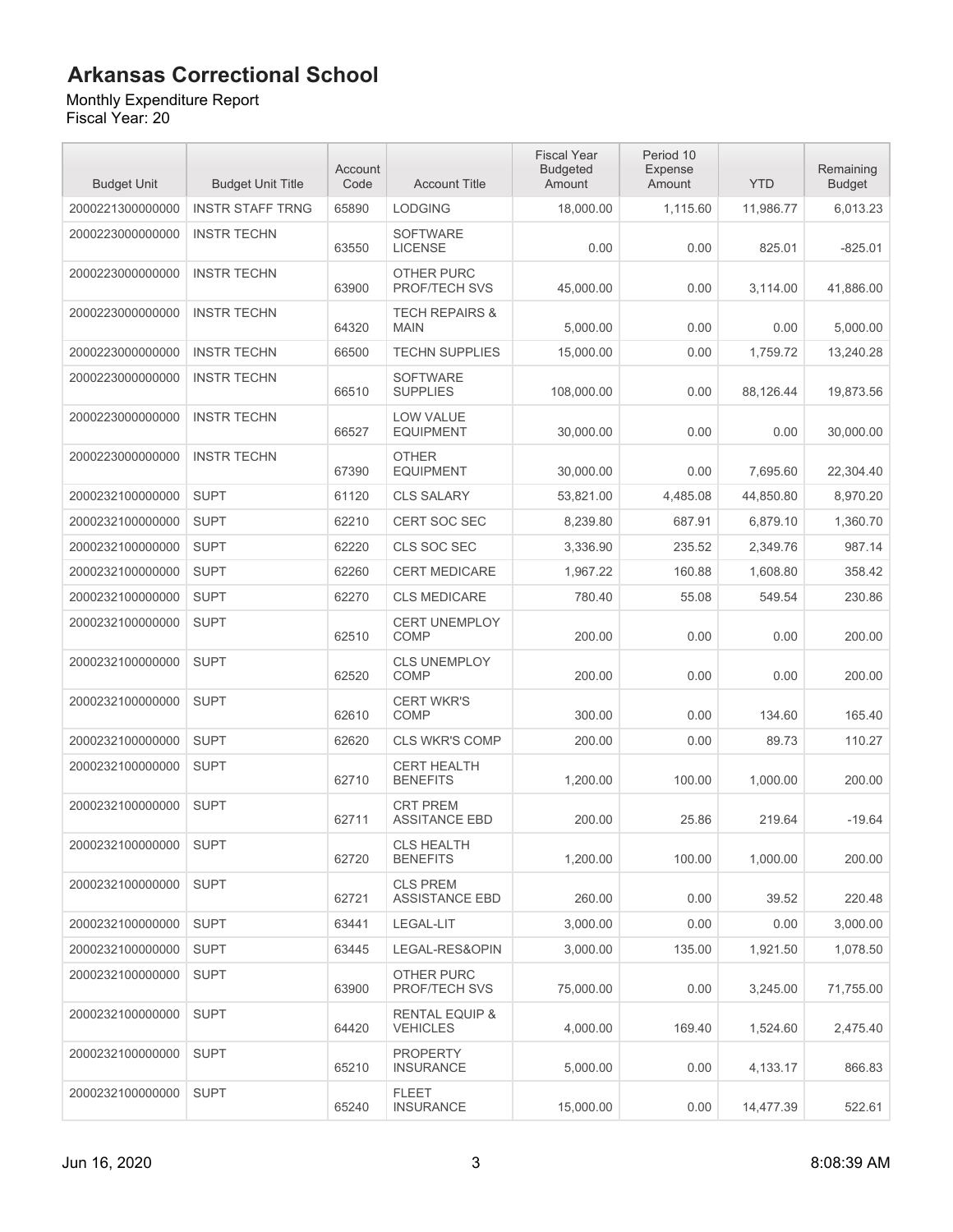Monthly Expenditure Report Fiscal Year: 20

| <b>Budget Unit</b> | <b>Budget Unit Title</b> | Account<br>Code | <b>Account Title</b>                    | <b>Fiscal Year</b><br><b>Budgeted</b><br>Amount | Period 10<br>Expense<br>Amount | <b>YTD</b> | Remaining<br><b>Budget</b> |
|--------------------|--------------------------|-----------------|-----------------------------------------|-------------------------------------------------|--------------------------------|------------|----------------------------|
| 2000232100000000   | <b>SUPT</b>              | 65290           | <b>OTHER</b><br><b>INSURANCE</b>        | 500.00                                          | 0.00                           | 275.00     | 225.00                     |
| 2000232100000000   | <b>SUPT</b>              | 65310           | <b>TELEPHONE</b>                        | 25,000.00                                       | 546.35                         | 5.317.93   | 19,682.07                  |
| 2000232100000000   | <b>SUPT</b>              | 65311           | <b>EMAIL PYMNT</b>                      | 12,000.00                                       | 1,002.62                       | 10,648.45  | 1,351.55                   |
| 2000232100000000   | <b>SUPT</b>              | 65320           | <b>POSTAGE</b>                          | 1,500.00                                        | 165.00                         | 365.25     | 1,134.75                   |
| 2000232100000000   | <b>SUPT</b>              | 65400           | <b>ADVERTISING</b>                      | 1,500.00                                        | 0.00                           | 673.45     | 826.55                     |
| 2000232100000000   | <b>SUPT</b>              | 65500           | <b>PRINTING &amp;</b><br><b>BINDING</b> | 2,000.00                                        | 0.00                           | 0.00       | 2.000.00                   |
| 2000232100000000   | <b>SUPT</b>              | 65810           | <b>TRVL-CERT-IN</b><br><b>DISTRICT</b>  | 1,000.00                                        | 0.00                           | 0.00       | 1,000.00                   |
| 2000232100000000   | <b>SUPT</b>              | 65880           | <b>MEALS</b>                            | 500.00                                          | 0.00                           | 74.00      | 426.00                     |
| 2000232100000000   | <b>SUPT</b>              | 65890           | <b>LODGING</b>                          | 600.00                                          | 0.00                           | 130.53     | 469.47                     |
| 2000232100000000   | <b>SUPT</b>              | 66100           | <b>GEN SUPPLIES</b>                     | 5,000.00                                        | 34.88                          | 3,896.35   | 1,103.65                   |
| 2000232100000000   | <b>SUPT</b>              | 66220           | <b>ELECTRICITY</b>                      | 15,000.00                                       | 538.91                         | 8,582.86   | 6,417.14                   |
| 2000232100000000   | <b>SUPT</b>              | 66430           | <b>PERIODICALS</b>                      | 500.00                                          | 0.00                           | 0.00       | 500.00                     |
| 2000232100000000   | <b>SUPT</b>              | 67390           | <b>OTHER</b><br><b>EQUIPMENT</b>        | 0.00                                            | 0.00                           | 4,309.11   | $-4,309.11$                |
| 2000232100000000   | <b>SUPT</b>              | 68100           | <b>DUES AND FEES</b>                    | 1,000.00                                        | 0.00                           | 859.50     | 140.50                     |
| 2000232100000000   | <b>SUPT</b>              | 68900           | <b>MISC</b><br><b>EXPENDITURES</b>      | 0.00                                            | 0.00                           | 205.00     | $-205.00$                  |
| 2000239100000000   | CHIEF ADM OFFI           | 62210           | <b>CERT SOC SEC</b>                     | 8,239.80                                        | 737.74                         | 6,866.80   | 1,373.00                   |
| 2000239100000000   | CHIEF ADM OFFI           | 62260           | <b>CERT MEDICARE</b>                    | 2,078.87                                        | 172.54                         | 1,725.40   | 353.47                     |
| 2000239100000000   | CHIEF ADM OFFI           | 62510           | <b>CERT UNEMPLOY</b><br><b>COMP</b>     | 200.00                                          | 0.00                           | 0.00       | 200.00                     |
| 2000239100000000   | CHIEF ADM OFFI           | 62610           | <b>CERT WKR'S</b><br><b>COMP</b>        | 300.00                                          | 0.00                           | 134.60     | 165.40                     |
| 2000239100000000   | CHIEF ADM OFFI           | 65810           | <b>TRVL-CERT-IN</b><br><b>DISTRICT</b>  | 1,000.00                                        | 0.00                           | 0.00       | 1.000.00                   |
| 2000239100000000   | CHIEF ADM OFFI           | 65880           | <b>MEALS</b>                            | 500.00                                          | 0.00                           | 152.00     | 348.00                     |
| 2000239100000000   | CHIEF ADM OFFI           | 65890           | <b>LODGING</b>                          | 600.00                                          | 0.00                           | 548.87     | 51.13                      |
| 2000239100000000   | CHIEF ADM OFFI           | 66100           | <b>GEN SUPPLIES</b>                     | 3,000.00                                        | 0.00                           | 505.96     | 2,494.04                   |
| 2000239100000000   | CHIEF ADM OFFI           | 68100           | <b>DUES AND FEES</b>                    | 500.00                                          | 0.00                           | 0.00       | 500.00                     |
| 2000241000000000   | <b>PRINCIPAL</b>         | 61120           | <b>CLS SALARY</b>                       | 50,171.00                                       | 4,180.92                       | 41,809.20  | 8,361.80                   |
| 2000241000000000   | <b>PRINCIPAL</b>         | 62210           | CERT SOC SEC                            | 55,673.43                                       | 4,363.59                       | 39,225.30  | 16,448.13                  |
| 2000241000000000   | <b>PRINCIPAL</b>         | 62220           | CLS SOC SEC                             | 3,110.60                                        | 233.00                         | 2,335.16   | 775.44                     |
| 2000241000000000   | <b>PRINCIPAL</b>         | 62260           | <b>CERT MEDICARE</b>                    | 15,000.00                                       | 1,020.52                       | 9,173.69   | 5,826.31                   |
| 2000241000000000   | <b>PRINCIPAL</b>         | 62270           | <b>CLS MEDICARE</b>                     | 1,200.00                                        | 54.49                          | 546.12     | 653.88                     |
| 2000241000000000   | <b>PRINCIPAL</b>         | 62510           | <b>CERT UNEMPLOY</b><br>COMP            | 1,000.00                                        | 0.00                           | 20.00      | 980.00                     |
| 2000241000000000   | <b>PRINCIPAL</b>         | 62520           | <b>CLS UNEMPLOY</b><br>COMP             | 200.00                                          | 0.00                           | 0.00       | 200.00                     |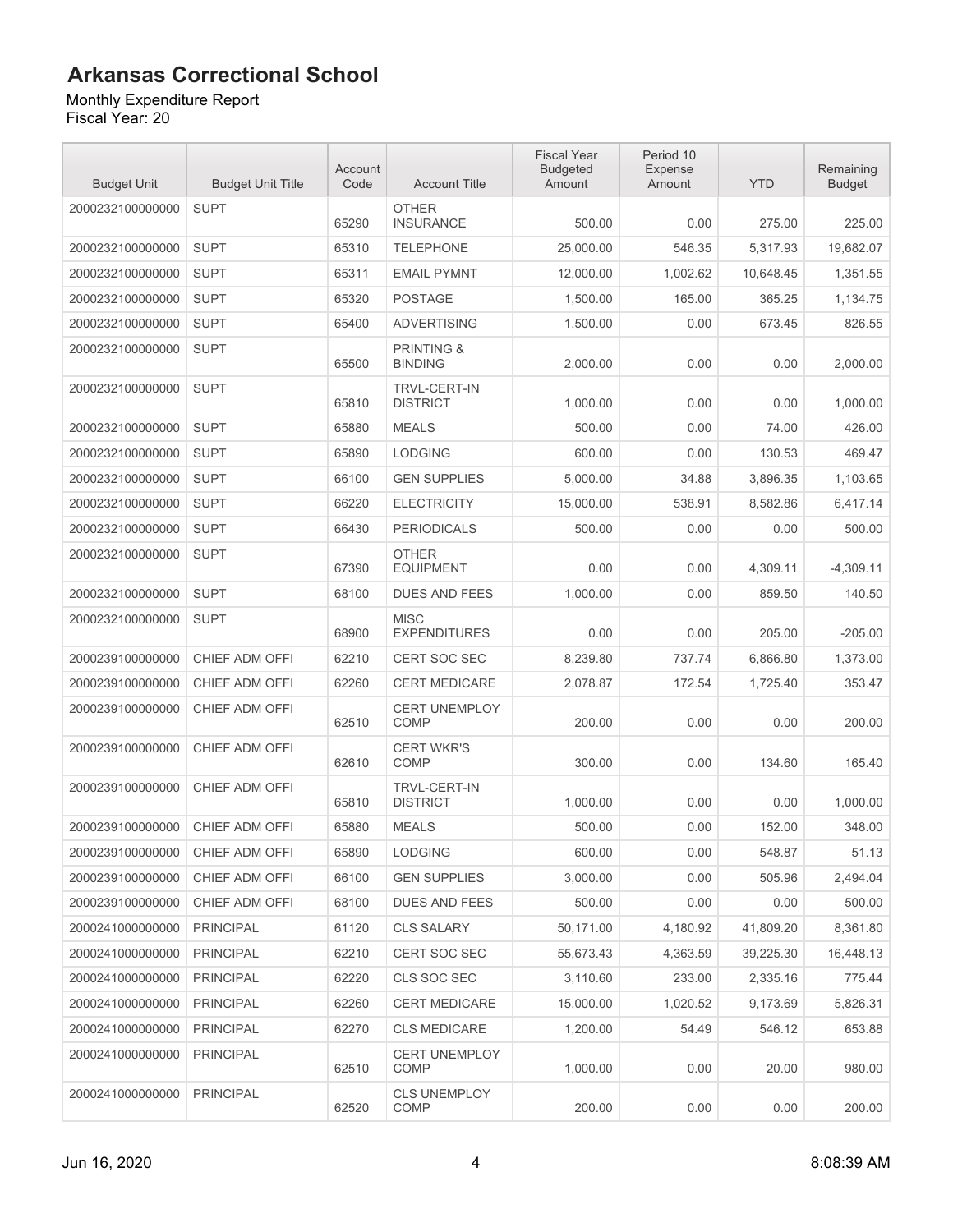#### Monthly Expenditure Report

| <b>Budget Unit</b> | <b>Budget Unit Title</b>                             | Account<br>Code | <b>Account Title</b>                              | <b>Fiscal Year</b><br><b>Budgeted</b><br>Amount | Period 10<br>Expense<br>Amount | <b>YTD</b> | Remaining<br><b>Budget</b> |
|--------------------|------------------------------------------------------|-----------------|---------------------------------------------------|-------------------------------------------------|--------------------------------|------------|----------------------------|
| 2000241000000000   | <b>PRINCIPAL</b>                                     | 62610           | <b>CERT WKR'S</b><br><b>COMP</b>                  | 2,000.00                                        | 0.00                           | 1,031.90   | 968.10                     |
| 2000241000000000   | <b>PRINCIPAL</b>                                     | 62620           | <b>CLS WKR'S COMP</b>                             | 300.00                                          | 0.00                           | 179.46     | 120.54                     |
| 2000241000000000   | <b>PRINCIPAL</b>                                     | 62710           | <b>CERT HEALTH</b><br><b>BENEFITS</b>             | 15,000.00                                       | 1,046.02                       | 9,414.18   | 5,585.82                   |
| 2000241000000000   | <b>PRINCIPAL</b>                                     | 62711           | <b>CRT PREM</b><br><b>ASSITANCE EBD</b>           | 2,600.00                                        | 198.27                         | 1,776.79   | 823.21                     |
| 2000241000000000   | <b>PRINCIPAL</b>                                     | 62720           | <b>CLS HEALTH</b><br><b>BENEFITS</b>              | 1,000.00                                        | 0.00                           | 0.00       | 1,000.00                   |
| 2000241000000000   | <b>PRINCIPAL</b>                                     | 62721           | <b>CLS PREM</b><br><b>ASSISTANCE EBD</b>          | 200.00                                          | 0.00                           | 0.00       | 200.00                     |
| 2000241000000000   | <b>PRINCIPAL</b>                                     | 64420           | <b>RENTAL EQUIP &amp;</b><br><b>VEHICLES</b>      | 20,000.00                                       | 1,470.79                       | 14,465.50  | 5,534.50                   |
| 2000241000000000   | <b>PRINCIPAL</b>                                     | 65810           | <b>TRVL-CERT-IN</b><br><b>DISTRICT</b>            | 1,000.00                                        | 0.00                           | 0.00       | 1,000.00                   |
| 2000241000000000   | <b>PRINCIPAL</b>                                     | 65880           | <b>MEALS</b>                                      | 500.00                                          | 0.00                           | 0.00       | 500.00                     |
| 2000241000000000   | <b>PRINCIPAL</b>                                     | 65890           | <b>LODGING</b>                                    | 500.00                                          | 0.00                           | 0.00       | 500.00                     |
| 2000241000000000   | <b>PRINCIPAL</b>                                     | 66100           | <b>GEN SUPPLIES</b>                               | 11,000.00                                       | 0.00                           | 0.00       | 11,000.00                  |
| 2000241000000000   | <b>PRINCIPAL</b>                                     | 66110           | <b>COPIER</b><br><b>OVERAGES</b>                  | 500.00                                          | 0.00                           | 81.62      | 418.38                     |
| 2000250100000000   | <b>BUSINESS SER</b>                                  | 61120           | <b>CLS SALARY</b>                                 | 190,565.53                                      | 14,473.62                      | 161,618.21 | 28,947.32                  |
| 2000250100000000   | <b>BUSINESS SER</b>                                  | 61849           | <b>CLS UNUSED VAC</b><br><b>SEPARATING</b>        | 17,000.00                                       | 0.00                           | 16,117.37  | 882.63                     |
| 2000250100000000   | <b>BUSINESS SER</b>                                  | 62220           | CLS SOC SEC                                       | 11,815.06                                       | 850.28                         | 10,528.28  | 1,286.78                   |
| 2000250100000000   | <b>BUSINESS SER</b>                                  | 62270           | <b>CLS MEDICARE</b>                               | 2,763.20                                        | 198.86                         | 2,462.29   | 300.91                     |
| 2000250100000000   | <b>BUSINESS SER</b>                                  | 62520           | <b>CLS UNEMPLOY</b><br>COMP                       | 400.00                                          | 0.00                           | 0.00       | 400.00                     |
| 2000250100000000   | <b>BUSINESS SER</b>                                  | 62620           | <b>CLS WKR'S COMP</b>                             | 500.00                                          | 0.00                           | 224.33     | 275.67                     |
| 2000250100000000   | <b>BUSINESS SER</b>                                  | 62711           | <b>CRT PREM</b><br><b>ASSITANCE EBD</b>           | 233.76                                          | 0.00                           | 58.44      | 175.32                     |
| 2000250100000000   | <b>BUSINESS SER</b>                                  | 62720           | <b>CLS HEALTH</b><br><b>BENEFITS</b>              | 3.000.00                                        | 200.00                         | 2,100.00   | 900.00                     |
| 2000250100000000   | <b>BUSINESS SER</b>                                  | 62721           | <b>CLS PREM</b><br><b>ASSISTANCE EBD</b>          | 500.00                                          | 25.86                          | 212.92     | 287.08                     |
| 2000250100000000   | <b>BUSINESS SER</b>                                  | 65820           | TRVL-CLS IN<br><b>DISTRICT</b>                    | 500.00                                          | 0.00                           | 0.00       | 500.00                     |
| 2000250100000000   | <b>BUSINESS SER</b>                                  | 65880           | <b>MEALS</b>                                      | 500.00                                          | 0.00                           | 0.00       | 500.00                     |
| 2000250100000000   | <b>BUSINESS SER</b>                                  | 65890           | <b>LODGING</b>                                    | 500.00                                          | 0.00                           | 0.00       | 500.00                     |
| 2000250100000000   | <b>BUSINESS SER</b>                                  | 66100           | <b>GEN SUPPLIES</b>                               | 2,000.00                                        | 0.00                           | 267.58     | 1,732.42                   |
| 2000250100000000   | <b>BUSINESS SER</b>                                  | 66430           | <b>PERIODICALS</b>                                | 500.00                                          | 0.00                           | 0.00       | 500.00                     |
| 2000256000000000   | <b>PUBLIC</b><br><b>INFORMATION</b><br><b>SERVIC</b> | 63530           | <b>SOFTWARE</b><br><b>MAINTENANCE &amp;</b><br>SU | 5,000.00                                        | 0.00                           | 0.00       | 5,000.00                   |
| 2000257600000000   | CRIMINAL                                             | 68102           | CRIMINAL                                          | 0.00                                            | 0.00                           | 329.50     | $-329.50$                  |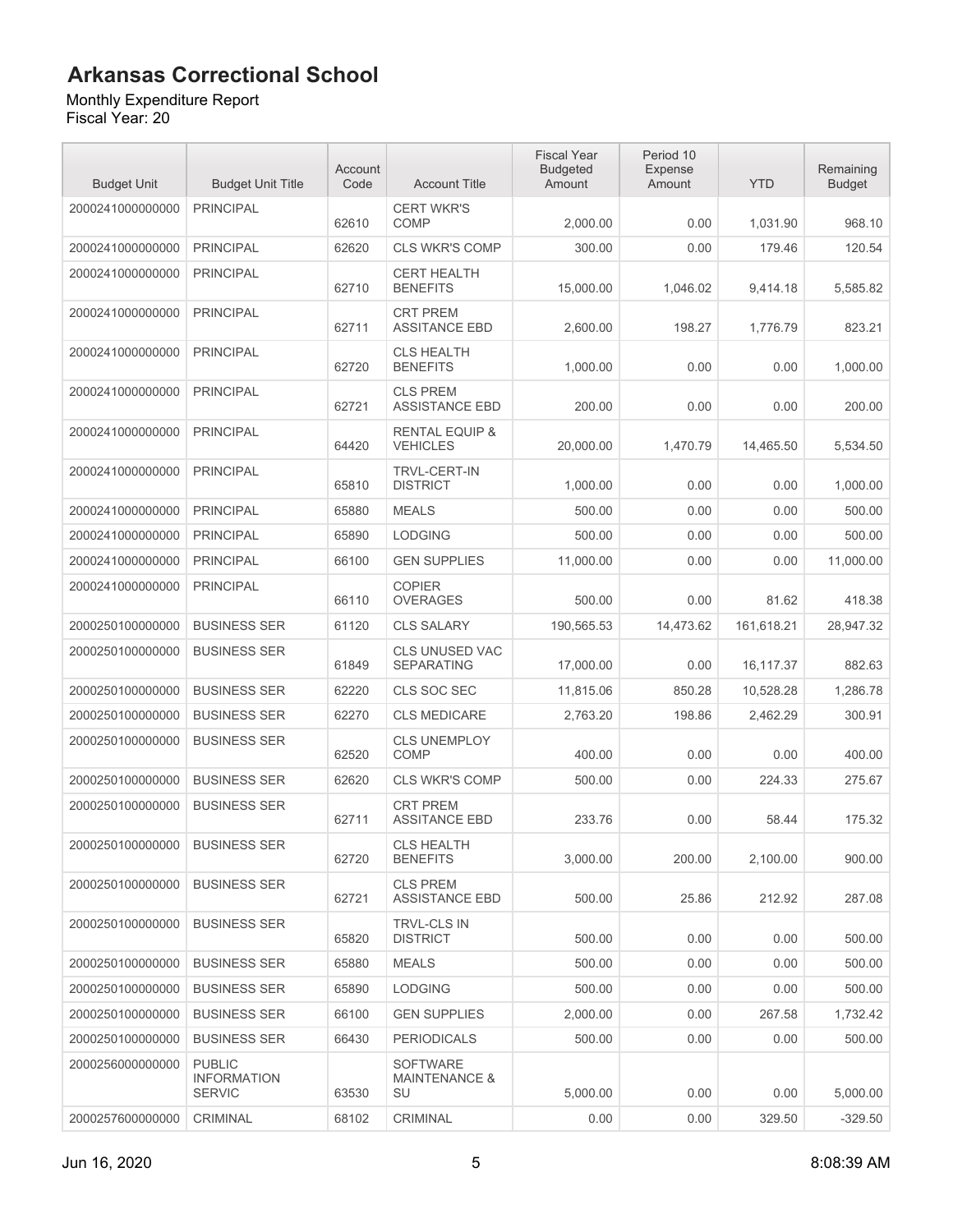#### Monthly Expenditure Report

| <b>Budget Unit</b> | <b>Budget Unit Title</b>                | Account<br>Code | <b>Account Title</b>                     | <b>Fiscal Year</b><br><b>Budgeted</b><br>Amount | Period 10<br>Expense<br>Amount | <b>YTD</b>  | Remaining<br><b>Budget</b> |
|--------------------|-----------------------------------------|-----------------|------------------------------------------|-------------------------------------------------|--------------------------------|-------------|----------------------------|
|                    | <b>BACKGROUND</b><br><b>CHCKS</b>       |                 | <b>BACKGROUND CK</b>                     |                                                 |                                |             |                            |
| 2000258000000000   | ADM TECN SER                            | 61120           | <b>CLS SALARY</b>                        | 54,046.00                                       | 4,503.83                       | 45,038.30   | 9,007.70                   |
| 2000258000000000   | ADM TECN SER                            | 62220           | CLS SOC SEC                              | 3,350.85                                        | 265.98                         | 2,659.80    | 691.05                     |
| 2000258000000000   | ADM TECN SER                            | 62270           | <b>CLS MEDICARE</b>                      | 783.67                                          | 62.21                          | 622.10      | 161.57                     |
| 2000258000000000   | ADM TECN SER                            | 62520           | <b>CLS UNEMPLOY</b><br><b>COMP</b>       | 200.00                                          | 0.00                           | 0.00        | 200.00                     |
| 2000258000000000   | <b>ADM TECN SER</b>                     | 62620           | <b>CLS WKR'S COMP</b>                    | 200.00                                          | 0.00                           | 89.73       | 110.27                     |
| 2000258000000000   | <b>ADM TECN SER</b>                     | 62720           | <b>CLS HEALTH</b><br><b>BENEFITS</b>     | 600.00                                          | 46.02                          | 460.20      | 139.80                     |
| 2000258000000000   | ADM TECN SER                            | 62721           | <b>CLS PREM</b><br><b>ASSISTANCE EBD</b> | 100.00                                          | 0.00                           | 0.00        | 100.00                     |
| 2000258000000000   | ADM TECN SER                            | 63560           | <b>INFORMATION</b><br><b>TECHNOLOGY</b>  | 0.00                                            | 0.00                           | 1,300.00    | $-1,300.00$                |
| 2000258000000000   | ADM TECN SER                            | 63900           | OTHER PURC<br><b>PROF/TECH SVS</b>       | 10,000.00                                       | 0.00                           | 5,371.65    | 4,628.35                   |
| 2000258000000000   | ADM TECN SER                            | 65810           | <b>TRVL-CERT-IN</b><br><b>DISTRICT</b>   | 1,000.00                                        | 0.00                           | 0.00        | 1,000.00                   |
| 2000258000000000   | <b>ADM TECN SER</b>                     | 65880           | <b>MEALS</b>                             | 300.00                                          | 0.00                           | 0.00        | 300.00                     |
| 2000258000000000   | ADM TECN SER                            | 65890           | <b>LODGING</b>                           | 500.00                                          | 0.00                           | 0.00        | 500.00                     |
| 2000258000000000   | ADM TECN SER                            | 66500           | <b>TECHN SUPPLIES</b>                    | 8,000.00                                        | 0.00                           | 0.00        | 8,000.00                   |
| 2000258000000000   | ADM TECN SER                            | 66510           | <b>SOFTWARE</b><br><b>SUPPLIES</b>       | 2,500.00                                        | 0.00                           | 0.00        | 2,500.00                   |
| 2000258000000000   | ADM TECN SER                            | 66527           | <b>LOW VALUE</b><br><b>EQUIPMENT</b>     | 4,000.00                                        | 0.00                           | 0.00        | 4,000.00                   |
| 2000258000000000   | <b>ADM TECN SER</b>                     | 67390           | <b>OTHER</b><br><b>EQUIPMENT</b>         | 8,000.00                                        | 0.00                           | 0.00        | 8,000.00                   |
| 2000261000000000   | OPER BUILD                              | 64310           | NON-TECH<br><b>REPAIR &amp; MAINT</b>    | 20,000.00                                       | 0.00                           | 438.90      | 19,561.10                  |
| 2000265000000000   | <b>VEHICLE</b>                          | 64310           | NON-TECH<br><b>REPAIR &amp; MAINT</b>    | 15,000.00                                       | 0.00                           | 3,973.69    | 11,026.31                  |
| 2000265000000000   | VEHICLE                                 | 66100           | <b>GEN SUPPLIES</b>                      | 0.00                                            | 0.00                           | 131.74      | $-131.74$                  |
| 2000265000000000   | <b>VEHICLE</b>                          | 66260           | <b>GASOLINE/DIESEL</b>                   | 18,000.00                                       | 299.78                         | 5,187.82    | 12,812.18                  |
| 3000430001400000   | SITE IMPR ORU<br><b>PROJECT</b>         | 63470           | <b>ARCHITECTURAL</b>                     | 10.000.00                                       | 1,844.50                       | 8,053.54    | 1,946.46                   |
| 3000451001400000   | <b>BUILDING</b><br><b>INSTRUCTIONAL</b> | 64500           | <b>CONSTRUCTION</b><br><b>SERVICES</b>   | 76,825.00                                       | 0.00                           | 75,941.17   | 883.83                     |
| 3000452000000000   | <b>BUILDING</b><br>NONINSTRUCTIONAL     | 64500           | <b>CONSTRUCTION</b><br><b>SERVICES</b>   | 150,000.00                                      | 0.00                           | 0.00        | 150,000.00                 |
| 6510221000000000   | <b>CURR SUPERVISION</b>                 | 61110           | <b>CERT SALARY</b>                       | 64,071.74                                       | 9,780.84                       | 34, 167. 19 | 29,904.55                  |
| 6510221000000000   | <b>CURR SUPERVISION</b>                 | 62210           | <b>CERT SOC SEC</b>                      | 3,945.76                                        | 578.80                         | 2,019.19    | 1,926.57                   |
| 6510221000000000   | <b>CURR SUPERVISION</b>                 | 62260           | <b>CERT MEDICARE</b>                     | 922.80                                          | 135.37                         | 472.25      | 450.55                     |
| 6510221000000000   | <b>CURR SUPERVISION</b>                 | 62310           | <b>CERT TCH RET-</b><br>CONT             | 9,068.88                                        | 1,393.77                       | 4,868.83    | 4,200.05                   |